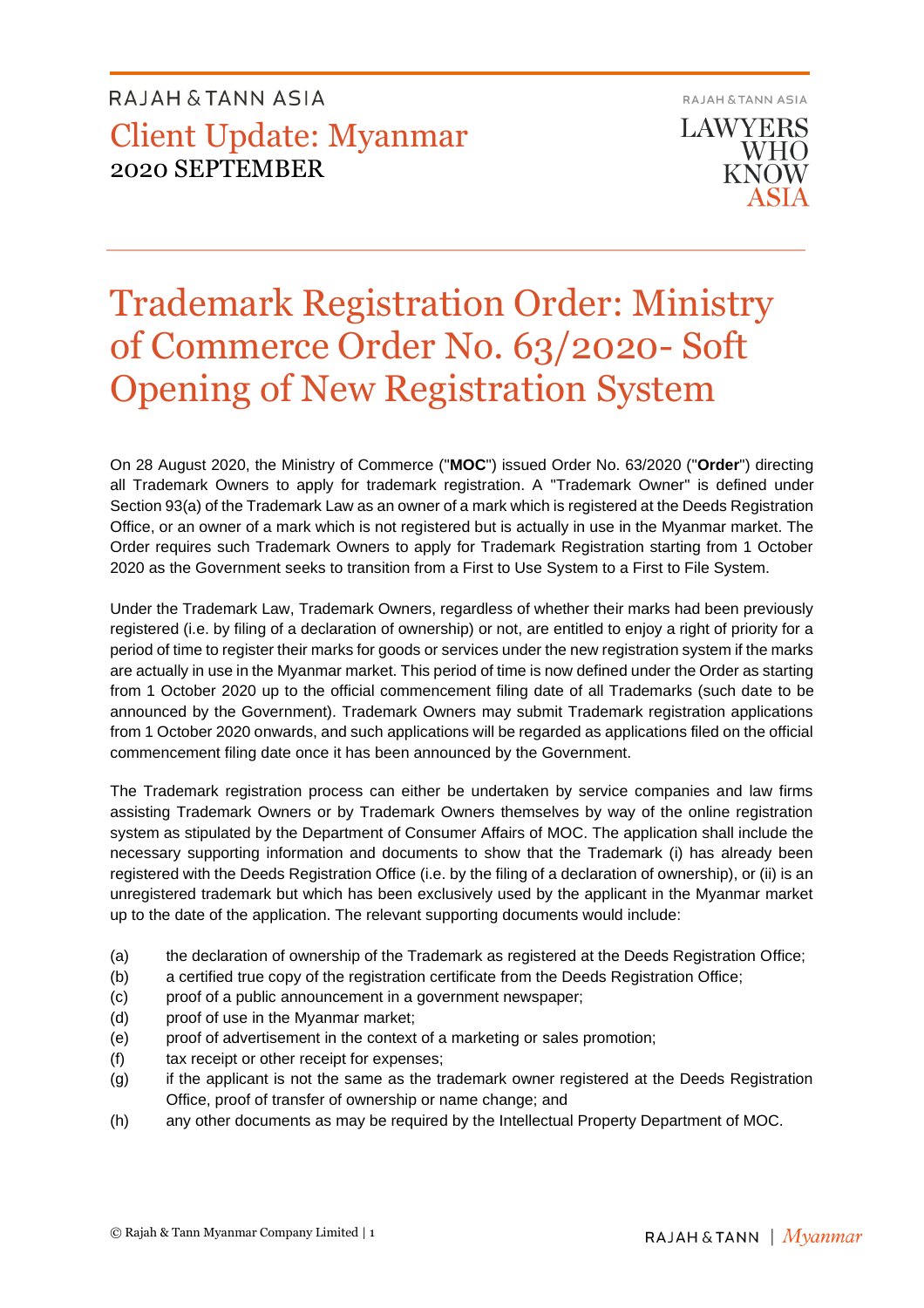**RAJAH & TANN ASIA** 

**LAWYERS** WHO<br>KNOW ASIA

# **Contacts**



#### **Dr Min Thein** Managing Partner

D +959 7304 0763 F +951 9345 348 [min.thein@rajahtann.com](mailto:min.thein@rajahtann.com)



**Chester Toh Director** 

D +65 6232 0220 F +65 6428 2208 [chester.toh@rajahtann.com](mailto:chester.toh@rajahtann.com)



**Lester Chua** Partner

D +959 979 524 285 F +951 9345 348 [lester.chua@rajahtann.com](mailto:lester.chua@rajahtann.com)



**U Kyaw Swa Myint** Partner

D +959 7304 0763 F +951 9345 348 [kyaw.yint@rajahtann.com](mailto:kyaw.yint@rajahtann.com)



**Alroy Chan** Partner

D +65 6232 0481

[alroy.chan@rajahtann.com](mailto:alroy.chan@rajahtann.com)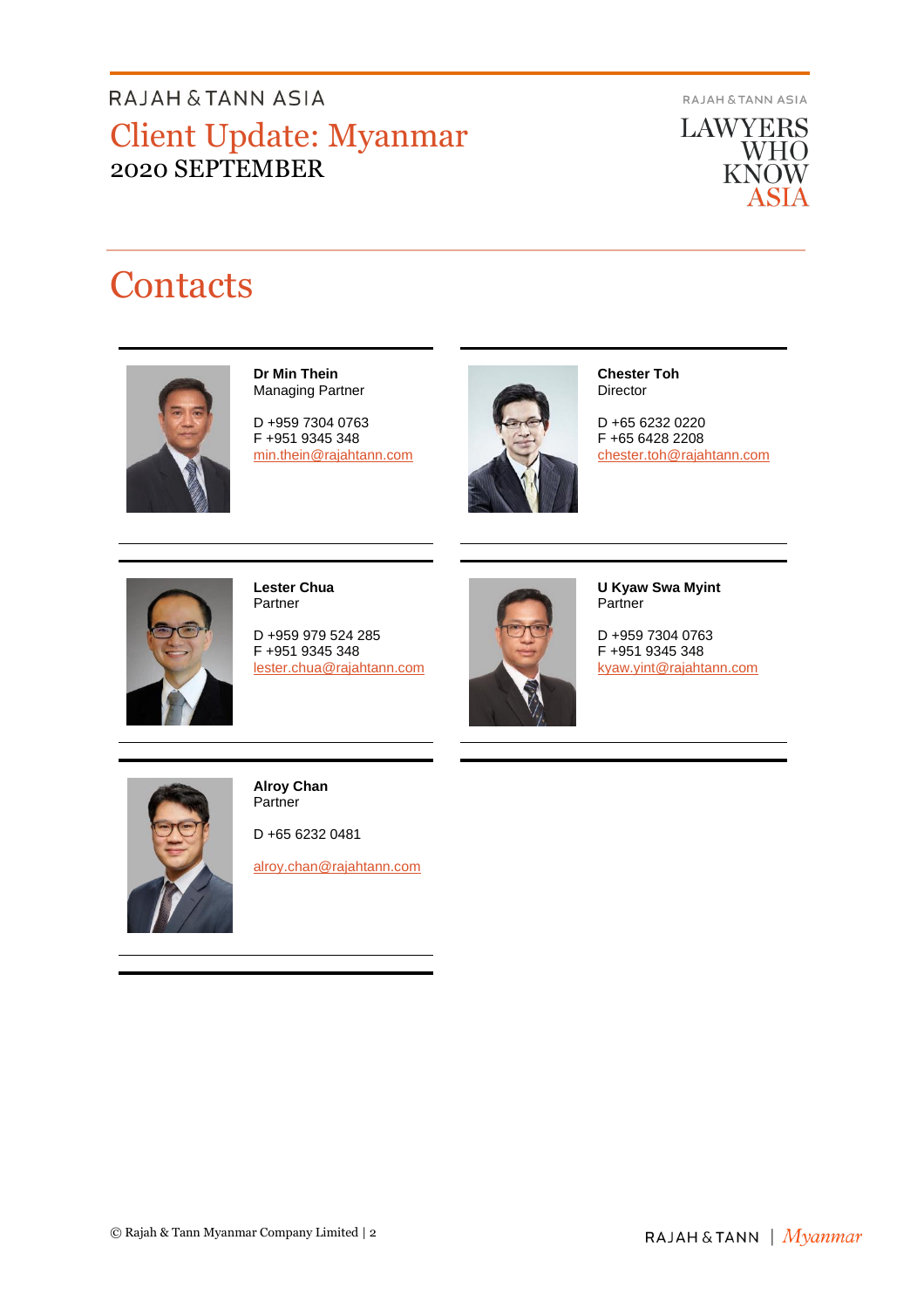**RAJAH & TANN ASIA** 

**LAWYERS WHO KNOW** 

# Our Regional Contacts

RAJAH & TANN  $\int$  *Singapore* **Rajah & Tann Singapore LLP**

T +65 6535 3600 sg.rajahtannasia.com

### R&T SOK&HENG | *Cambodia*

**R&T Sok & Heng Law Office** T +855 23 963 112 / 113 F +855 23 963 116 kh.rajahtannasia.com

RAJAH & TANN 立杰上海 SHANGHAI REPRESENTATIVE OFFICE | China

**Rajah & Tann Singapore LLP Shanghai Representative Office** T +86 21 6120 8818 F +86 21 6120 8820 cn.rajahtannasia.com

ASSEGAF HAMZAH & PARTNERS | Indonesia **Assegaf Hamzah & Partners**

### **Jakarta Office**

T +62 21 2555 7800 F +62 21 2555 7899

#### **Surabaya Office**

T +62 31 5116 4550 F +62 31 5116 4560 www.ahp.co.id

la.rajahtannasia.com

RAJAH & TANN  $|$  Lao PDR **Rajah & Tann (Laos) Co., Ltd.** T +856 21 454 239 F +856 21 285 261

#### CHRISTOPHER & LEE ONG | Malaysia **Christopher & Lee Ong** T +60 3 2273 1919

F +60 3 2273 8310 www.christopherleeong.com

### RAJAH & TANN  $\mid$  *Myanmar*

**Rajah & Tann Myanmar Company Limited** T +95 1 9345 343 / +95 1 9345 346 F +95 1 9345 348 mm.rajahtannasia.com

#### **GATMAYTAN YAP PATACSIL**

GUTIERREZ & PROTACIO (C&G LAW) | Philippines **Gatmaytan Yap Patacsil Gutierrez & Protacio (C&G Law)**  T +632 8894 0377 to 79 / +632 8894 4931 to 32 F +632 8552 1977 to 78 www.cagatlaw.com

### RAJAH & TANN | *Thailand*

**R&T Asia (Thailand) Limited** T +66 2 656 1991 F +66 2 656 0833 th.rajahtannasia.com

RAJAH & TANN LCT LAWYERS | Vietnam **Rajah & Tann LCT Lawyers**

## **Ho Chi Minh City Office**

T +84 28 3821 2382 / +84 28 3821 2673 F +84 28 3520 8206

#### **Hanoi Office**

T +84 24 3267 6127 F +84 24 3267 6128 www.rajahtannlct.com

Rajah & Tann Asia is a network of legal practices based in Asia.

Member firms are independently constituted and regulated in accordance with relevant local legal requirements. Services provided by a member firm are governed by the terms of engagement between the member firm and the client.

This update is solely intended to provide general information and does not provide any advice or create any relationship, whether legally binding or otherwise. Rajah & Tann Asia and its member firms do not accept, and fully disclaim, responsibility for any loss or damage which may result from accessing or relying on this update.